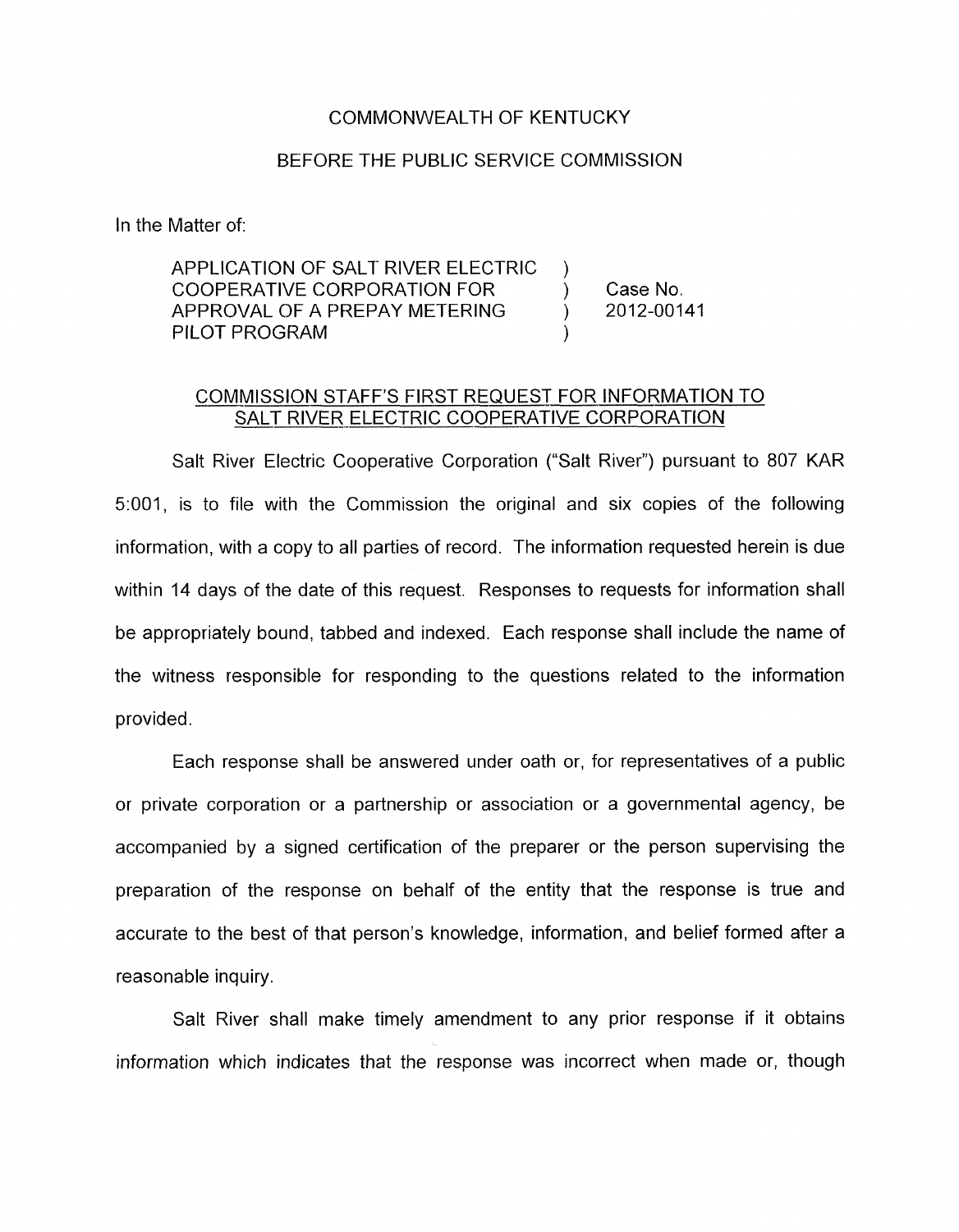correct when made, is now incorrect in any material respect. For any request to which Salt River fails or refuses to furnish all or part of the requested information, it shall provide a written explanation of the specific grounds for its failure to completely and precisely respond. Careful attention shall be given to copied material to ensure that it is legible.

1. Refer to the Application, Exhibit A, pages 1 and 2.

a. The "Rates" section provides for a program fee of 17 cents per day. Provide the detailed cost justification to support this fee.

b. The "Terms and Conditions" section states that "[c]ustomers receiving service under this tariff are required to enter into a contract for a minimum of one (1) year and the prepay agreement will follow the plan." Provide a copy of all contracts or agreements that customers would be required to enter into under the Prepay Program.

C. The "Terms and Conditions" section states that a customer participating in the Prepay Program must have internet access.

(1) Provide a listing of all information that will be available to customers via the internet.

(2) State whether a paper bill, for informational purposes, will be mailed to customers participating in this program.

d. Paragraph B, under the "Charges and Assessments" section, states that "[tlhe fuel adjustment and the environmental surcharge will be credited or debited to the account based upon the purchase. The dollar amount will be the allocation for the month of the purchase." State whether the fuel adjustment clause and environmental

-2- Case No. 2012-00141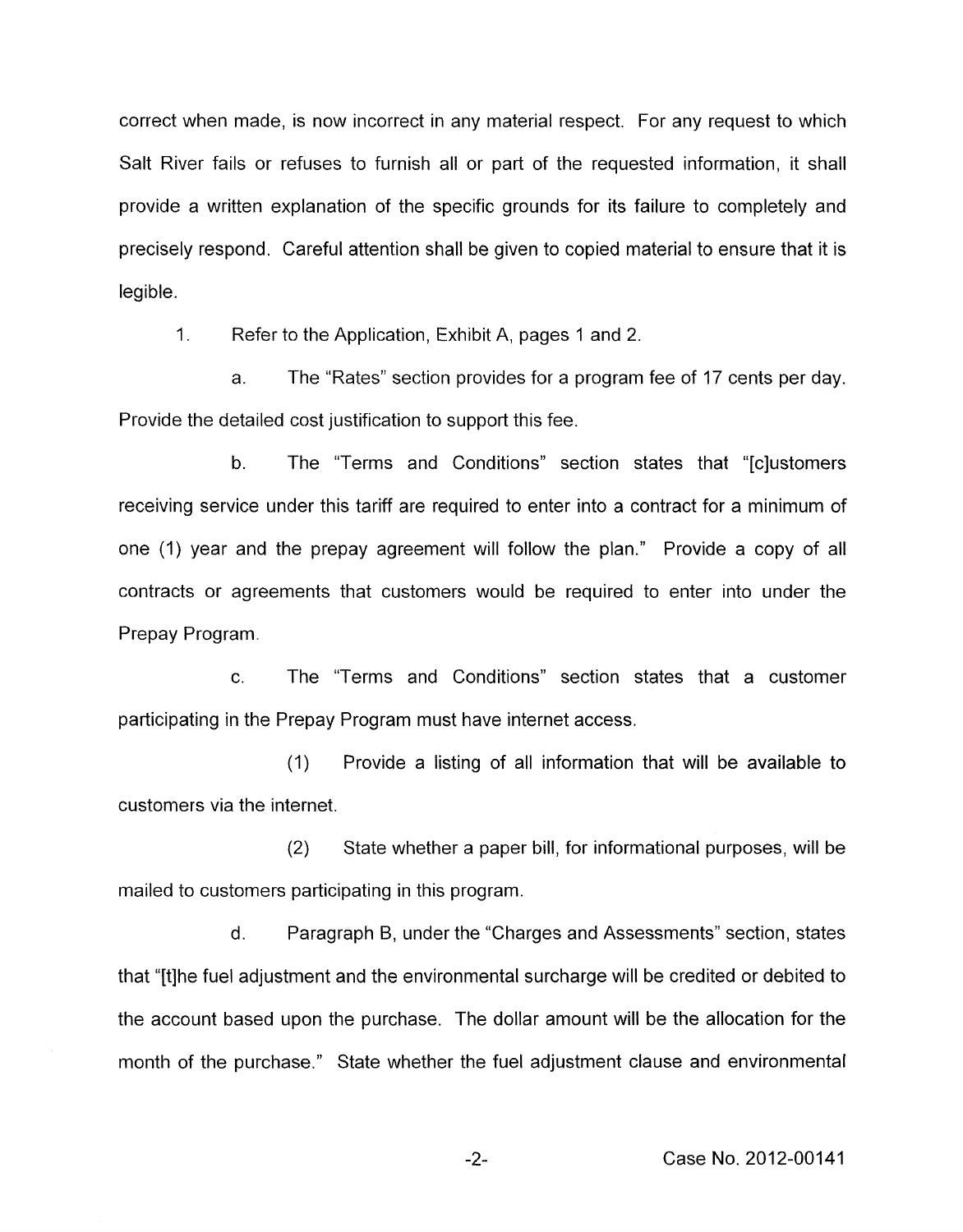surcharge will be prorated daily or whether each will be applied in one lump sum on a monthly basis.

e. Paragraph C, under the "Charges and Assessments" section, discusses the minimum initial payment and making payments thereafter. Provide the various payment methods that will be available to customers in the Prepay Program (i.e, in person, over the internet, by phone, etc.).

2. displays. If no, explain the following: State whether Salt River is proposing to utilize any type of in-home

> a. How customers will be able to monitor daily usage.

b. Will Salt River provide advance notice to customers when remaining funds in their prepay account are low?

> (1) If no, explain why Salt River will not provide such notice.

(2) If yes, what level of funds will trigger such notice? Also, what type of notification will be given to customers whose funds are low?

**3.** State the total number of meters on Salt Rivers' system identified by type (Le, mechanical or digital). State the number of digital meters that are Automated Meter Reading ("AMR") and the number that are Advanced Metering Infrastructure ("AMI").

4. Explain any upgrades that would need to be made to a mechanical, AMR, or AMI meter in order to enable customers with each type of meter to participate in the Prepay Program.

5. State whether remote disconnections would be allowed to take place on weekends or holidays.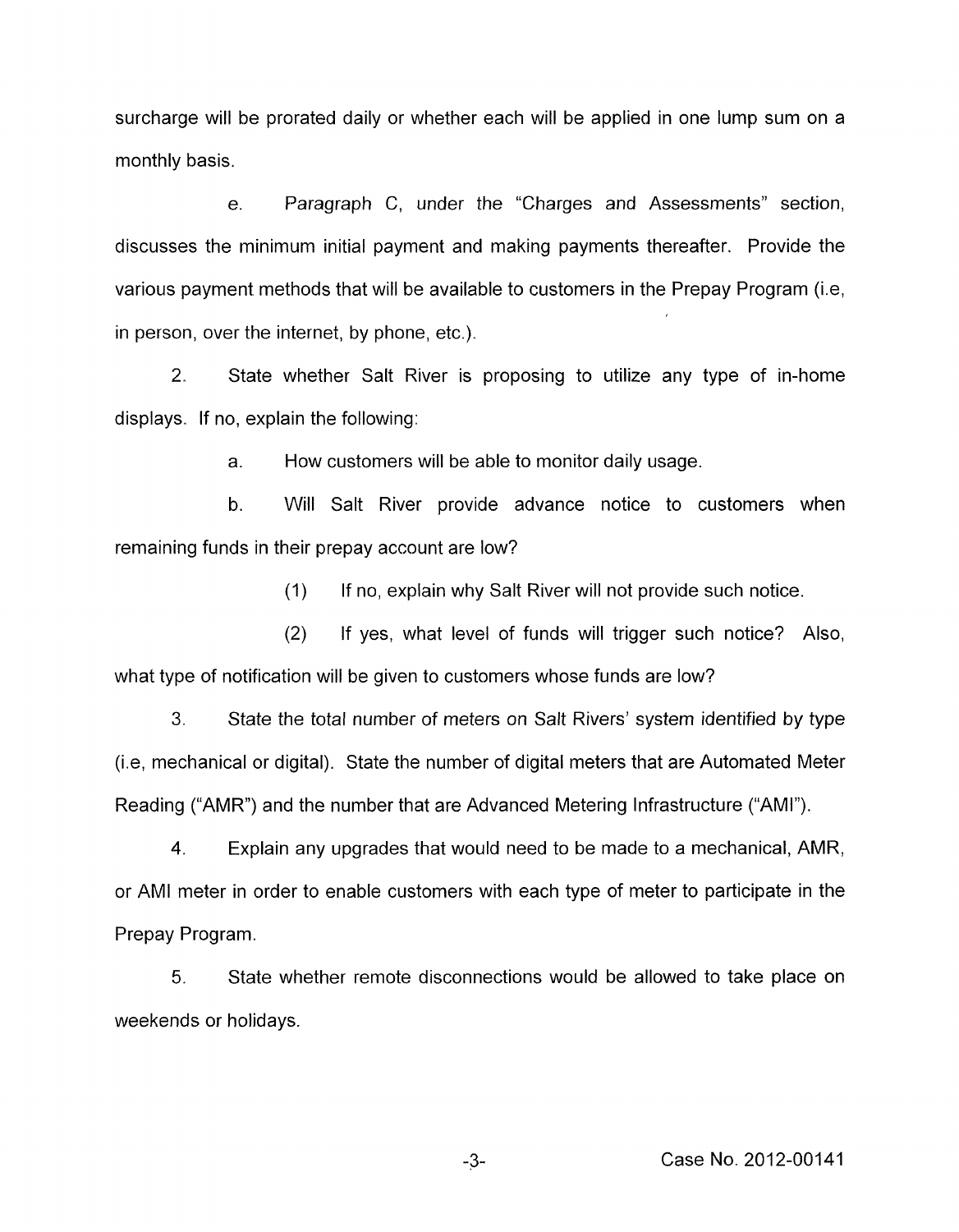6. State whether Prepay Program customers would incur a fee each time they deposited money into their account. If yes, provide the amount of the fee and the cost justification supporting the fee.

7. Explain how Salt River is planning to inform its gustomers of the Prepay

Program.

Jeff  $b\epsilon$ 

Executive Director Public Service Commission P.O. Box 615 Frankfort, Kentucky 40601

**MAY 04 2012** 

DATED

cc: Parties of Record